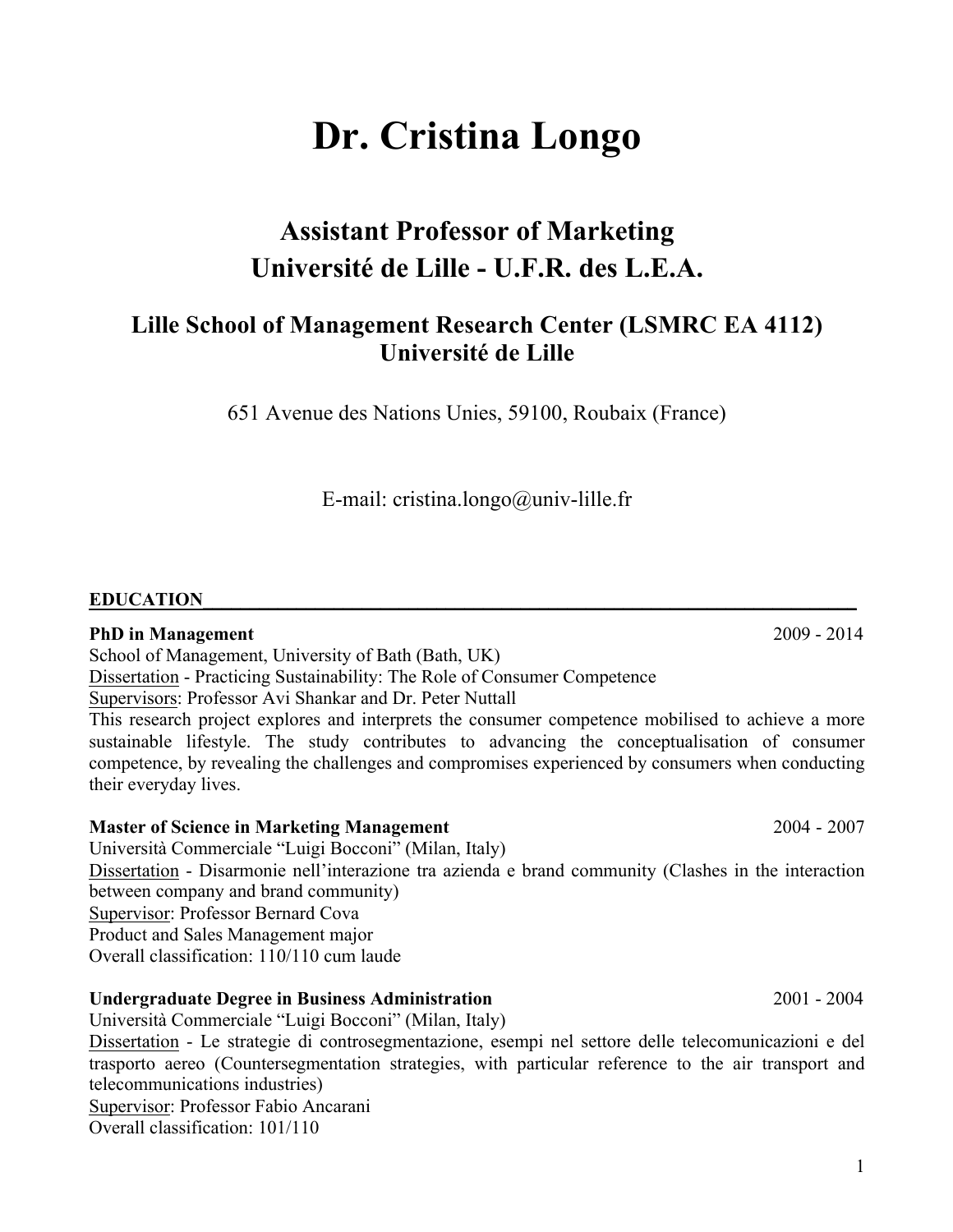#### **ACADEMIC POSITIONS\_\_\_\_\_\_\_\_\_\_\_\_\_\_\_\_\_\_\_\_\_\_\_\_\_\_\_\_\_\_\_\_\_\_\_\_\_\_\_\_\_\_\_\_\_\_\_\_\_\_\_\_\_\_\_\_\_\_\_\_**

| <b>Assistant Professor of Marketing</b><br>Université de Lille - U.F.R. des L.E.A. (Roubaix, France)                                       | Sept 2016 - present   |
|--------------------------------------------------------------------------------------------------------------------------------------------|-----------------------|
| <b>Postdoctoral Researcher</b><br>Université de Lille - SKEMA Business School (Lille, France)                                              | Mar 2015 - July 2016  |
| <b>Research Assistant</b><br>Université de Lille - SKEMA Business School (Lille, France)                                                   | Mar 2013 - Mar 2015   |
| <b>Teaching Fellow</b><br>Università Commerciale "Luigi Bocconi" (Milan, Italy)                                                            | Sept 2007 - Sept 2009 |
| <b>GRANTS</b>                                                                                                                              |                       |
| Interreg Project<br>"SIMILAR" (Stratégie Interculturelle MultILingue AffaiRes)<br>Hogeschool Gent, Université de Lille, Université de Mons | 2019-2023             |
| University of Bath Studentship (Bath, UK)                                                                                                  | 2009-2012             |
| <b>Research Grantee</b><br>Department of Marketing, Università Commerciale "Luigi Bocconi" (Milan, Italy)                                  | 2007-2009             |

#### **PUBLICATIONS - JOURNAL ARTICLES\_\_\_\_\_\_\_\_\_\_\_\_\_\_\_\_\_\_\_\_\_\_\_\_\_\_\_\_\_\_\_\_\_\_\_\_\_\_\_\_\_\_\_\_\_**

Longo, Cristina, Avi Shankar and Peter Nuttall (2019), "'It's Not Easy Living a Sustainable Lifestyle': How Greater Knowledge Leads to Dilemmas, Tensions and Paralysis," *Journal of Business Ethics*, 154 (3), 759-779. DOI 10.1007/s10551-016-3422-1 (Published online: 9 January 2017).

Shaw, Deirdre, Robert McMaster, Cristina Longo and Nil Özçaglar-Toulouse (2017), "Ethical qualities in consumption: Towards a theory of care," *Marketing Theory*, 1-19, DOI: 10.1177/1470593117699662 (Published online: 29 March 2017).

Longo, Cristina and Bernard Cova (2007), "Analisi delle disarmonie nella relazione tra azienda e brand community. Evidenze empiriche," (Analysis of the clashes in the relationship between company and brand community. Empirical evidence) *Micro & Macro Marketing*, 3 (December), 385-402.

### **PUBLICATIONS - BOOK CHAPTERS\_\_\_\_\_\_\_\_\_\_\_\_\_\_\_\_\_\_\_\_\_\_\_\_\_\_\_\_\_\_\_\_\_\_\_\_\_\_\_\_\_\_\_\_\_\_\_**

Collin-Lachaud, Isabelle and Cristina Longo (2014), "La montée en compétences du consommateur cross-canal: quelles conséquences pour les distributeurs?," (Enhancement of consumers' resources to experience cross-channel shopping: what consequences for retailers?) in *Repenser le commerce. Vers une perspective socio-culturelle de la distribution*, ed. Isabelle Collin-Lachaud, Cormelles-le-Royal: EMS, Collection Societing, 199-220.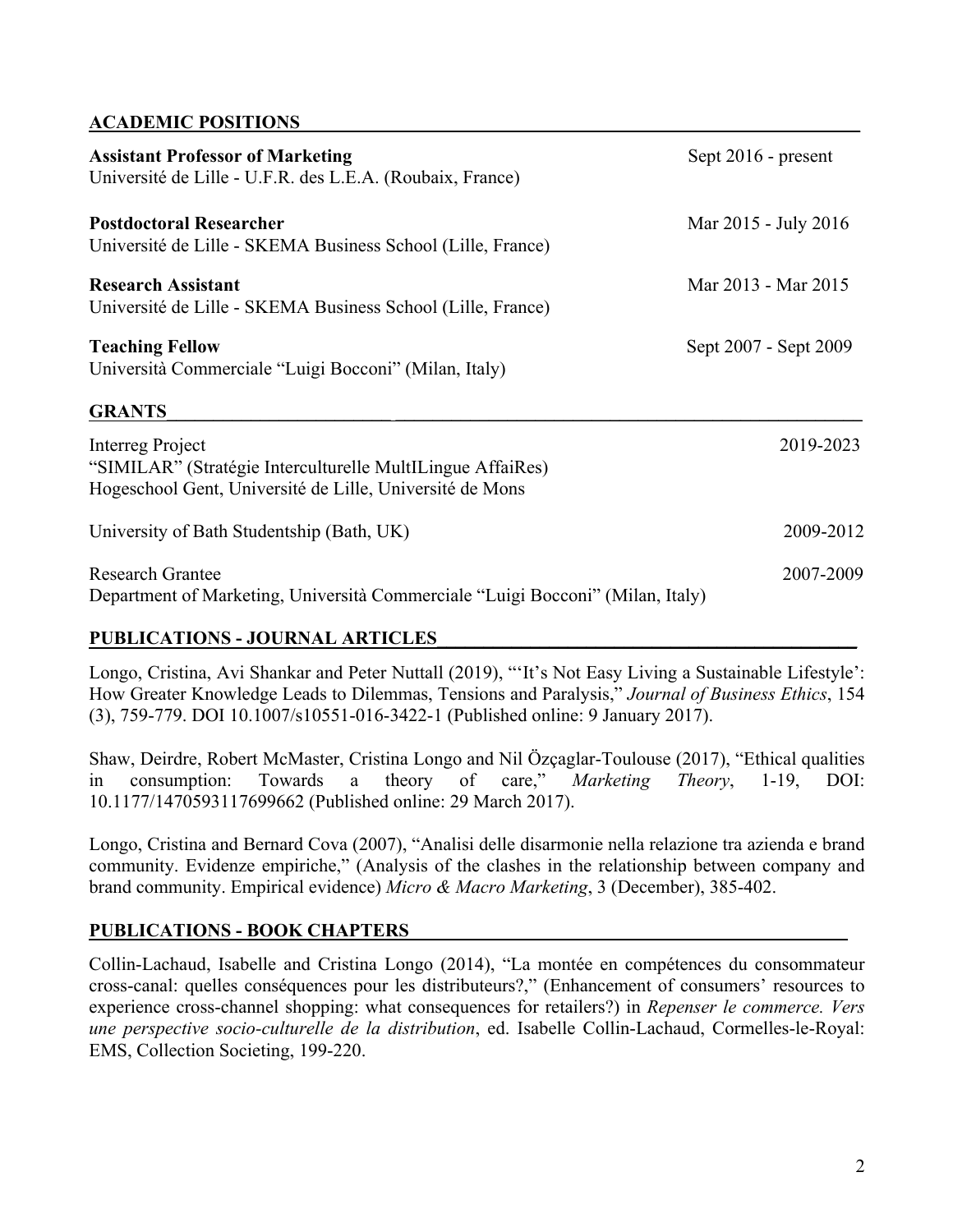Longo, Cristina (2009), "Gestire la relazione con i consumatori e i loro network" (Managing the relationship between customers and their network,) in *Cliente & service management*, ed. Enrico Valdani, Milan: Egea, 117-25.

Carù, Antonella and Cristina Longo (2007) "Il Servicescape: la rilevanza dell'ambiente per i servizi" (Servicescape: the importance of the environment for services,) in *Consumo e marketing dei servizi: l'evoluzione verso esperienze e soluzioni*, ed. Antonella Carù, Milan: Egea, 60-77.

#### **PUBLICATIONS - CONFERENCE PROCEEDINGS\_\_\_\_\_\_\_\_\_\_\_\_\_\_\_\_\_\_\_\_\_\_\_\_\_\_\_\_\_\_\_\_\_\_\_\_\_**

Longo, Cristina and Meltem Türe (2016), "'My Beautiful Self': an Exploration of the Effects of Advertising Campaigns on Female Empowerment", in NA - Advances in Consumer Research Volume 44, eds. Page Moreau and Stefano Puntoni, Duluth, MN: Association for Consumer Research, Pages: 747-747.

Longo, Cristina, Avi Shankar and Peter Nuttall (2013), "The Evolution of Consumer Competence From Consumerism to Sustainability", in E - European Advances in Consumer Research Volume 10, eds. Gert Cornelissen, Elena Reutskaja, and Ana Valenzuela, Duluth, MN: Association for Consumer Research, Pages: 16-18.

#### **CONFERENCE PRESENTATIONS (PEER-REVIEWED)**

Türe, Meltem, Cristina Longo and Marta Pizzetti (2019), "Changing the world from the kitchen: exploration of sustainable food practices as a means of market transformation,"  $10<sup>th</sup>$  Workshop on Interpretive Consumer Research, Lyon, France, 9<sup>th</sup>-10<sup>th</sup> May.

Collin-Lachaud, Isabelle and Cristina Longo (2018), "La transformation omnicanal : source de cocreation ou de co-destruction de valeur ? Une approche dyadique et dynamique," (Omnichannel transformation: source of co-creation or co-destruction of value? A dyadic and dynamic approach), 21ème Colloque Etienne Thil, Roubaix, France,  $4<sup>th</sup> - 5<sup>th</sup>$  October.

Longo, Cristina and Meltem Türe (2017), "The Complexity of Consumer Empowerment: The Dynamics Interplay of Brands and Consumers," 9<sup>th</sup> Workshop on Interpretive Consumer Research, Stockholm Business School, Stockholm University, Sweden, 27<sup>th</sup>-28<sup>th</sup> April.

Longo, Cristina and Meltem Türe (2016), "'My Beautiful Self': an Exploration of the Effects of Advertising Campaigns on Female Empowerment", poster presented at the Association for Consumer Research Conference, Berlin, Germany,  $27<sup>th</sup> - 30<sup>th</sup>$  October.

Longo, Cristina, Robert McMaster, Nil Özçaglar-Toulouse and Deirdre Shaw (2016), "Theorising care for consumption," International Marketing Ethics and Corporate Social Responsibility: An Academic Symposium, EDHEC Business School, Roubaix, France, 24<sup>th</sup>-26<sup>th</sup> April.

Longo, Cristina and Peter Nuttall (2015), "The reverse side of consumer knowledge," 8<sup>th</sup> Workshop on Interpretive Consumer Research, University of Edinburgh Business School, UK,  $16^{th}$ -17<sup>th</sup> April.

Collin-Lachaud, Isabelle and Cristina Longo (2014), "Distribution omnicanal: quelles différences intergénérationnelles dans la montée en compétences du consommateur?," (Being a savvy consumer in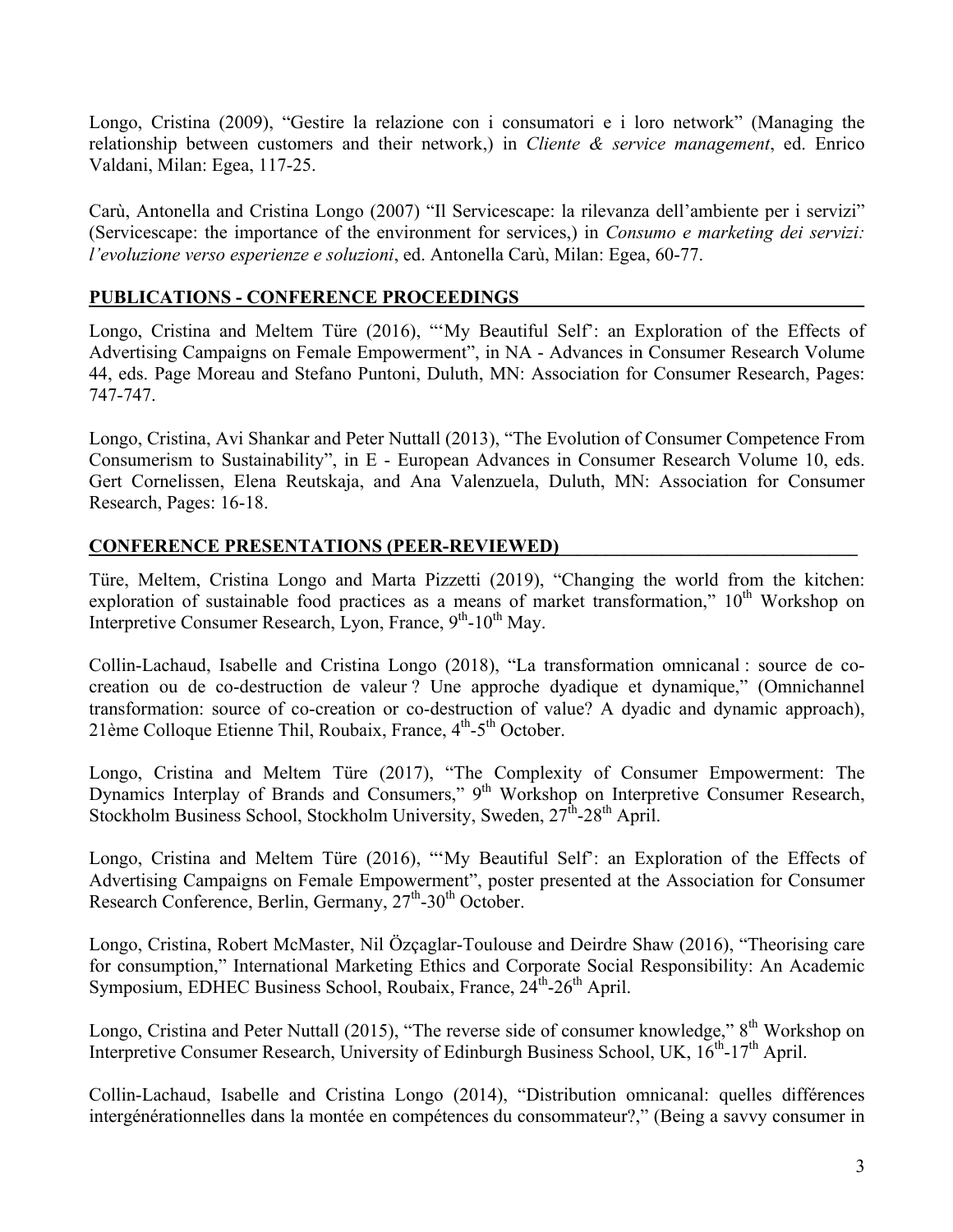omnichannel retailing: are there any intergenerational differences?) 17ème Colloque Etienne Thil, Paris, France,  $15^{th}$ - $17^{th}$  October.

Collin-Lachaud, Isabelle and Cristina Longo (2014), "Mapping consumer competence in the crosschannel path: Discovery of a new territory," poster presented at the 9<sup>th</sup> Consumer Culture Theory Conference, Aalto University, Helsinki, Finland,  $26<sup>th</sup>$ -29<sup>th</sup> June.

Longo, Cristina, Avi Shankar and Peter Nuttall (2013), "The Evolution of Consumer Competence From Consumerism to Sustainability", European Association for Consumer Research Conference, IESE Business School and the Barcelona School of Management of the Universitat Pompeu Fabra, Barcelona, Spain,  $4^{th}$ -7<sup>th</sup> July.

Longo, Cristina (2013), participation in the Sustainability track, Transformative Consumer Research Conference, SKEMA Business School, Lille, France,  $24<sup>th</sup>$ - $25<sup>th</sup>$  May.

Longo, Cristina, Avi Shankar and Peter Nuttall (2012), "Being a competent consumer within the complexity of everyday life,"  $7<sup>th</sup>$  Consumer Culture Theory Conference, Oxford University, UK,  $16<sup>th</sup>$ - $19^{th}$  August.

Longo, Cristina and Peter Nuttall (2012), "The change towards sustainability through consumer competence: a structured abstract," Academy of Marketing Science Annual Conference, New Orleans, 15<sup>th</sup>-19<sup>th</sup> May (the structured abstract has been accepted, but my co-author and I decided to withdraw it due to unforeseen circumstances).

Longo, Cristina, Avi Shankar and Peter Nuttall (2012), "Beyond the Attitude-Behaviour Gap: Understanding Consumer Competence," Conference track "Beyond the Attitude-Behaviour Gap: Novel Perspectives on Consumer Ethics," ICCSR 10<sup>th</sup> Anniversary Conference: CSR Futures: Knowledge and Practice, Nottingham University Business School, Nottingham, UK,  $26<sup>th</sup> - 27<sup>th</sup>$  April.

Longo, Cristina (2012), "A Consumer Culture Theory approach to interpret the path towards a more sustainable society," International Centre for Corporate Social Responsibility,  $10<sup>th</sup>$  anniversary PhD workshop, Experimental Economics & Qualitative Research in Business and Society Studies, stream Building Research from Qualitative Data, Nottingham University Business School, Nottingham, UK,  $25<sup>th</sup>$  April.

Longo, Cristina, Avi Shankar and Peter Nuttall (2011), "Sustain-Ability: Consumer Competence in Sustainable Consumption Practices",  $6<sup>th</sup>$  Consumer Culture Theory Conference, Kellogg School of Business, Northwestern University, Evanston, IL,  $7<sup>th</sup>$ -10<sup>th</sup> July.

Longo, Cristina (2008), "Dispossession and non-dispossession consumer experiences: is there a Mediterranean way?," 5<sup>th</sup> Meeting on Mediterranean Marketing, Euromed Marseille Ecole de Management, Marseille, France, 3<sup>rd</sup>-4<sup>th</sup> July.

Carù, Antonella and Cristina Longo (2007), "Provvidenti: il borgo della musica. Alla riscoperta di legami sociali e del territorio" (Provvidenti: the village where music helps in rediscovering social and geographical links,) 4<sup>th</sup> Meeting on Mediterranean Marketing, Università Commerciale "Luigi Bocconi", Milan, Italy,  $10^{th}$ -11<sup>th</sup> July.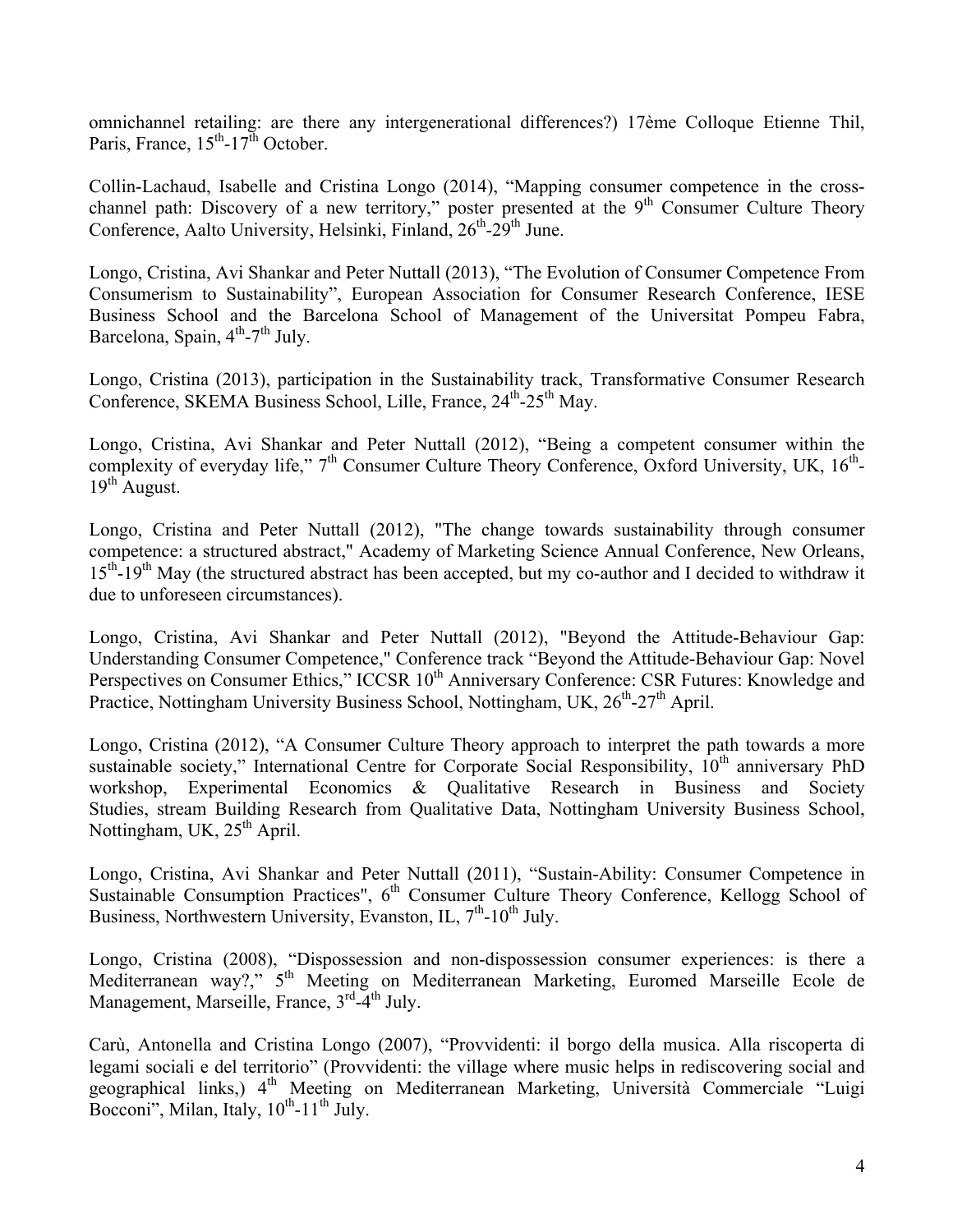#### **INVITED ACADEMIC PRESENTATIONS**

Longo, Cristina (2017), "Les pratiques de la consommation responsable: dilemmes, pressions et paralysie," (Practicing sustainable consumption: dilemmas, tensions and paralysis) Journée d'étude Entreprendre, produire et consommer autrement: des alternatives pour les entreprises et la société, Université de Lille - U.F.R. des L.E.A., Roubaix, France, 3rd February.

Longo, Cristina (2013), "Le partage des compétences dans les pratiques de réduction de la consommation," (Sharing competencies to reduce consumption) 4e journée thématique du programme de recherche Sobriétés - Sobriété énergétique et normes de consommation, Université Lille Nord de France, 21<sup>st</sup> March.

#### **ACADEMIC SERVICE\_\_\_\_\_\_\_\_\_\_\_\_\_\_\_\_\_\_\_\_\_\_\_\_\_\_\_\_\_\_\_\_\_\_\_\_\_\_\_\_\_\_\_\_\_\_\_\_\_\_\_\_\_\_\_\_\_\_\_\_\_\_**

| Responsable de la L3 LEA, parcours Techniques du commerce international<br>(Director - International Business Bachelor)<br>Université de Lille, U.F.R. des L.E.A., Roubaix (France)                                                                                                                                | Sept 2018 - present |
|--------------------------------------------------------------------------------------------------------------------------------------------------------------------------------------------------------------------------------------------------------------------------------------------------------------------|---------------------|
| Responsable du PRREL (Programme Régional de Réussite en Etudes Longues), L3 LEA<br>(Director - PRREL (Regional Program to Improve Student Success in Higher Education), L3 LEA)<br>Université de Lille, U.F.R. des L.E.A., Roubaix (France)                                                                        | Sept 2018 - present |
| Organizer of a seminar on "Storytelling"<br>29 <sup>th</sup> March (Roubaix, France)<br>Guest speaker: Luca M. Visconti (Università della Svizzera Italiana)                                                                                                                                                       | 2019                |
| Conference Track Chair<br>Ghaffari, Mahsa, Cristina Longo and Lin Su (2018),<br>"Consumers as Change Agents", track at the 43 <sup>rd</sup> Annual Macromarketing Conference,<br>Leipzig, Germany, $10^{th}$ -13 <sup>th</sup> July.                                                                               | 2018                |
| Academic supervision of a 'Student Entrepreneur'<br>(SNEE - Statut National Étudiant Entrepreneur) within<br>the program PEPITE (Pôle Étudiant Pour l'Innovation, le Transfert et l'Entrepreneuriat)                                                                                                               | 2018                |
| Manager of the webpage of MERCUR Research Centre, Lille (France)<br>(Promotion of research events/seminars/workshops; dissemination of newsletters)                                                                                                                                                                | $2013 - 2016$       |
| Member of the Organizing Committee of the Consumer Culture Theory Conference<br>$6th-9th$ July (Lille, France)                                                                                                                                                                                                     | $2015 - 2016$       |
| Coordinator and organizer of a workshop on "How to write a conceptual paper?"<br>(Atelier AFM - Association française du marketing - & Revue RAM -<br>Recherche et Applications en Marketing) SKEMA Business School,<br>11 <sup>th</sup> September (Lille, France) Guest speaker: Russell W. Belk, York University | 2015                |
| Coordinator and organizer of a workshop on "Unpacking Sustainability in Consumer Research"<br>SKEMA Business School, 11 <sup>th</sup> June (Lille, France)                                                                                                                                                         | 2015                |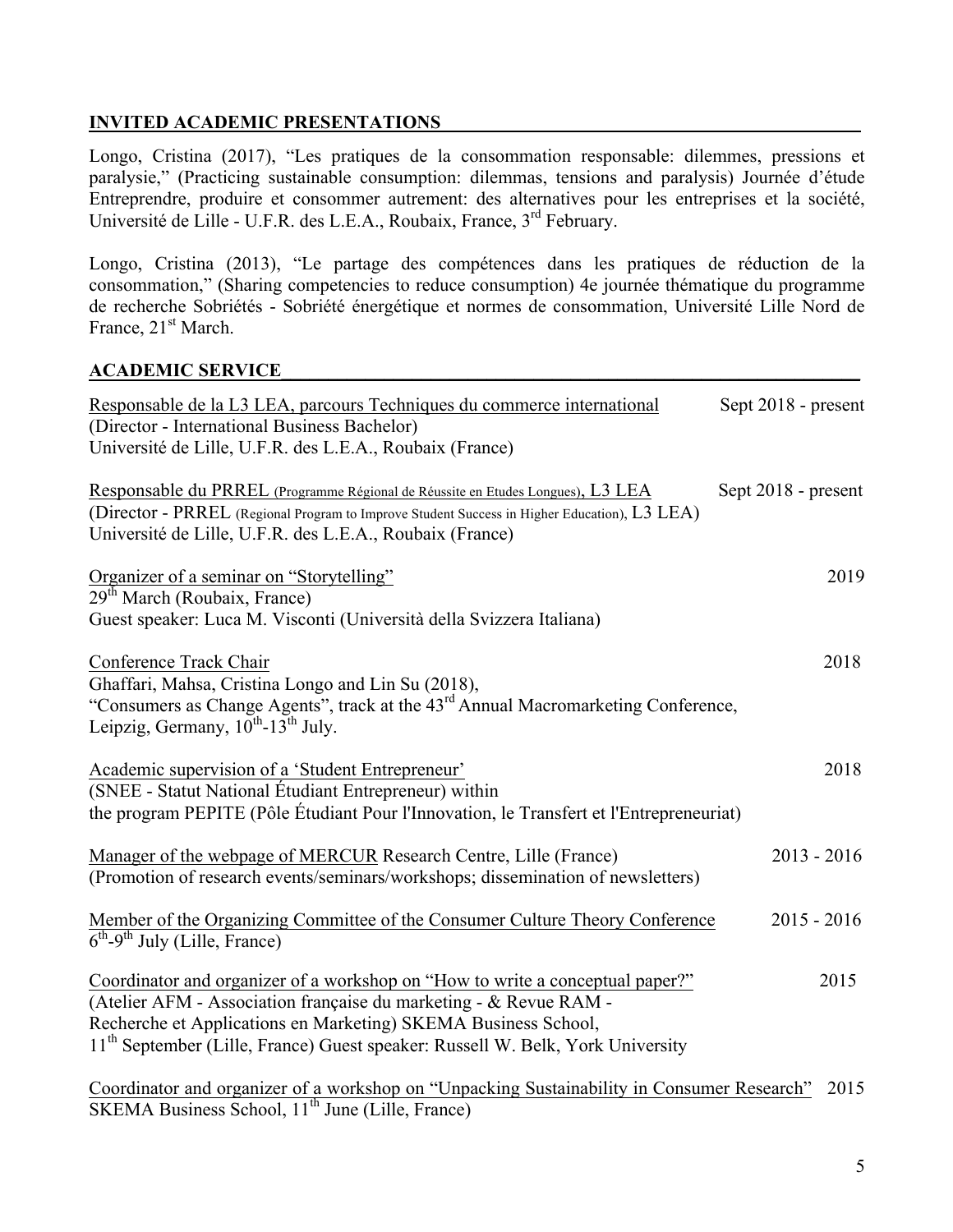Guest speakers: Johanna Moisander (Aalto University School of Business); Andreas Chatzidakis (Royal Holloway University of London); Handan Vicdan (EM Lyon); Deirdre Shaw (University of Glasgow)

| Coordinator and organizer of a workshop on "Omnichannel and Cross-Channel Retailing"                                                                       |               | 2014 |
|------------------------------------------------------------------------------------------------------------------------------------------------------------|---------------|------|
| SKEMA Business School, 12 <sup>th</sup> June (Lille, France)                                                                                               |               |      |
| Coordinator and organizer of a workshop on "Qualitative Methods and Research Design"<br>Part of the program of the Consumer Culture Theorizing PhD School, |               | 2013 |
| SKEMA Business School, 20 <sup>th</sup> -24 <sup>th</sup> October (Lille, France)                                                                          |               |      |
| Assistant coordinator of the seminars of CRIAC                                                                                                             | $2010 - 2011$ |      |
| (Centre for Research in Advertising and Consumption), School of Management,                                                                                |               |      |
| University of Bath (Bath, UK)                                                                                                                              |               |      |

Reviewing for:

*Journal of Business Ethics; Journal of Macromarketing; Journal of Consumer Behaviour; Association for Consumer Research Conference; Consumer Culture Theory Conference; EMAC Conference*.

Memberships:

Association for Consumer Research (ACR); Consumer Culture Theory Consortium (CCTC); Marketing, E-commerce, Retailing, Consumption and Ubiquity Research Centre (MERCUR), Université de Lille - SKEMA Business School; Centre for Research in Advertising and Consumption (CRiAC), University of Bath (UK).

### **TEACHING EXPERIENCE\_\_\_\_\_\_\_\_\_\_\_\_\_\_\_\_\_\_\_\_\_\_\_\_\_\_\_\_\_\_\_\_\_\_\_\_\_\_\_\_\_\_\_\_\_\_\_\_\_\_\_\_\_\_\_\_\_\_**

| UNIVERSITÉ DE LILLE - U.F.R. des L.E.A. (Roubaix, France – Teaching in English and French) |                                                                                                                                                                                                                                                                                   |               |
|--------------------------------------------------------------------------------------------|-----------------------------------------------------------------------------------------------------------------------------------------------------------------------------------------------------------------------------------------------------------------------------------|---------------|
| $\bullet$                                                                                  | <b>Branding</b><br>(Tronc commun Master 2) Research seminar presenting brand creation and<br>development strategies. Teaching in English.                                                                                                                                         | $2017 - 2019$ |
| $\bullet$                                                                                  | Développement durable<br>(Master 1 parcours Affaires et Négociation Internationales)<br>The course objective is to provide a comprehensive framework for<br>understanding how sustainability issues can become a part of a<br>successful marketing strategy. Teaching in English. | $2017 - 2019$ |
| $\bullet$                                                                                  | <b>E-Commerce</b><br>(Licence 3 parcours Techniques du Commerce International).<br>Lectures and seminars aimed at discussing<br>the impact of digitalisation on communication and retailing strategies.<br>Teaching in English.                                                   | $2018 - 2019$ |
| $\bullet$                                                                                  | Management international des marchés cibles<br>(Master 1 parcours Techniques du Commerce International)<br>Lectures and seminars dedicated to exposing students to different theoretical and<br>practical approaches to understand consumer behaviour. Teaching in English.       | $2016 - 2019$ |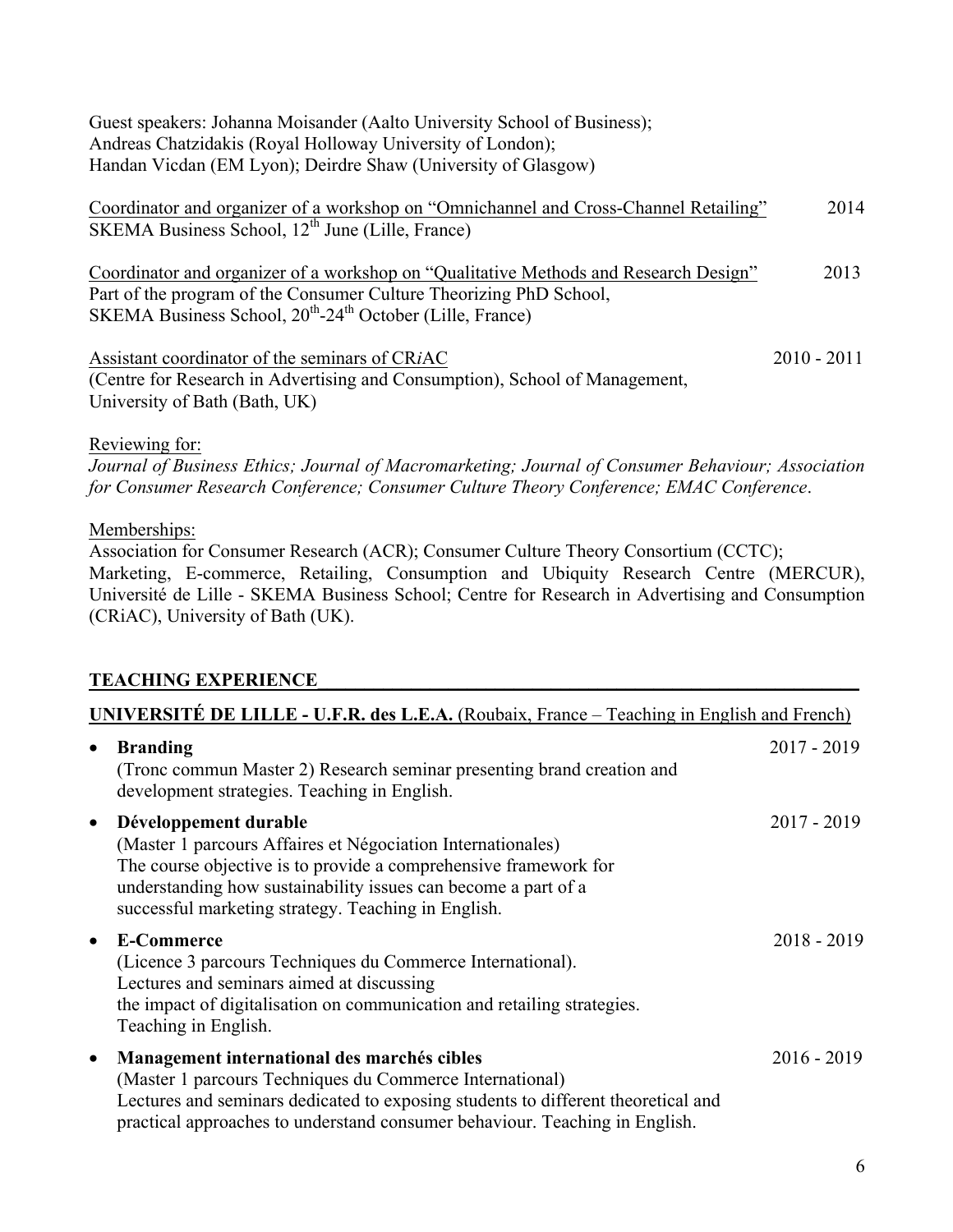| $\bullet$ | <b>Marketing Stratégique</b><br>(Licence 3 LEA). Course aimed at explaining the principles of marketing to<br>third year undergraduate students. Teaching in English.                                                                                                | $2016 - 2019$ |
|-----------|----------------------------------------------------------------------------------------------------------------------------------------------------------------------------------------------------------------------------------------------------------------------|---------------|
| $\bullet$ | <b>Missions Import-Export</b><br>(Master 1 parcours Techniques du Commerce International)<br>Students act as consultants for companies requiring their assistance for the<br>potential implementation of import - export strategies. Teaching in English and French. | $2016 - 2019$ |
| $\bullet$ | Repenser la consommation<br>(Tronc commun Master 1 and Master 2) Research seminar investigating<br>new consumption trends. Teaching in French.                                                                                                                       | $2016 - 2019$ |
| $\bullet$ | Technique de vente<br>(Master 2 parcours Affaires et Négociation Internationales) Lectures devoted to<br>the analysis of the transformation of the retailing ecosystem. Teaching in English.                                                                         | $2017 - 2019$ |
| $\bullet$ | <b>Tourisme durable</b><br>(Master 2 parcours Management de projets touristiques, apprentices)<br>Course dedicated to discussing sustainable managerial strategies<br>in the tourism sector. Teaching in English.                                                    | $2017 - 2019$ |
| $\bullet$ | Supervision of MSc dissertations and undergraduate $\&$ postgraduate internships 2017 - 2019                                                                                                                                                                         |               |
|           | <b>UNIVERSITÉ DE LILLE - I.M.M.D.</b> (Roubaix, France - Teaching in English and French)                                                                                                                                                                             |               |
| $\bullet$ | <b>Consumer Behaviour</b><br>(Master Product and Purchase & Master E-Commerce, apprentices). Seminars<br>on the expertise utilised by consumers during their interactions with retailers.<br>Teaching in English.                                                    | 2014          |
| $\bullet$ | <b>Ethics and Sustainability</b><br>(Master International Marketing, apprentices). Seminars on consumers and<br>marketers' challenges to achieve sustainability goals. Teaching in English.                                                                          | 2014-2016     |
| $\bullet$ | Adjudicator for MSc dissertations and 'Grand Oral' exam                                                                                                                                                                                                              | 2013-2017     |
| $\bullet$ | <b>SKEMA BUSINESS SCHOOL</b> (Lille, France - Teaching in English)<br><b>Marketing and Innovation</b><br>(Master in Management). Supervising team projects on the development of a<br>servicization idea.                                                            | $2014 - 2016$ |
| $\bullet$ | <b>Sustainable Marketing Strategies</b><br>(MSc International Marketing & Business Development).<br>Course leader on the Lille campus. Lecturing and supervising team projects<br>on the sustainability audit of the car industry.                                   | 2015          |
| $\bullet$ | <b>Understanding the Elusive Consumer</b><br>(MSc International Marketing & Business Development).<br>Course leader on the Lille campus. Lecturing and supervising team projects<br>on the analysis of a specific group of consumers.                                | 2015          |